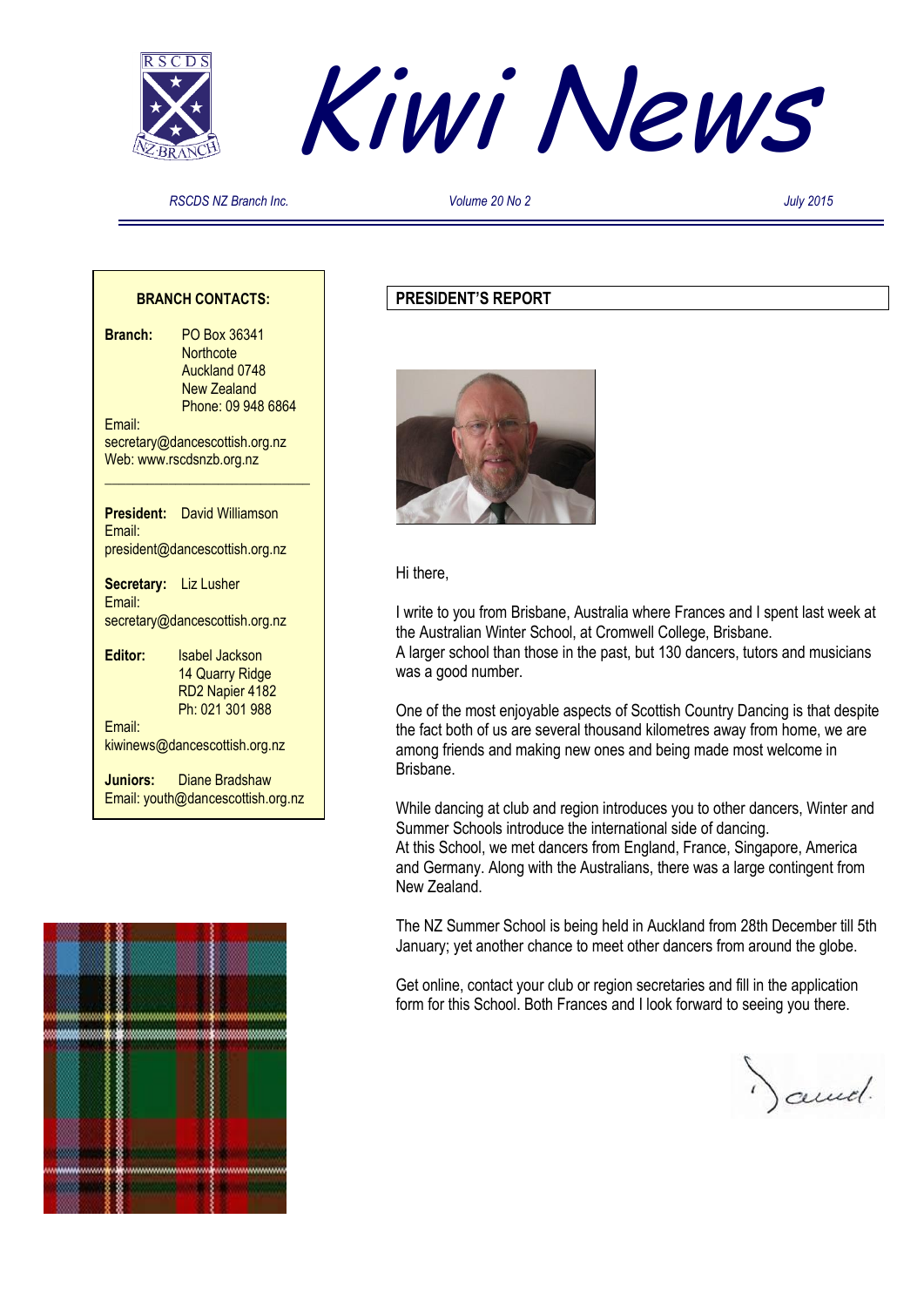#### **THE WAIKANAE SCOTTISH COUNTRY DANCE CLUB**

Extend a warm welcome to celebrate

**40 years** of dancing.

#### **Saturday 1 August 2015 at 7.30pm**

Southwards Car Museum, Paraparaumu

#### **Music by Catherine Fraser and Duncan Smith**

Any past members or interested people who wish to be contacted can email Annie Christie a[t anneedee@yahoo.com](mailto:anneedee@yahoo.com)

>>>>>>>>>>>>>>>>>>>>>>>>>>>>>>>>>>>>>>>>>>>>>>>>>>>>

#### **JAM CAMP FUND RAISER RAFFLE RESULTS**

*Thank you to all who bought a ticket in this raffle.*

*Unfortunately we did not reach the target of \$200… however we were close with \$182.00.*

*The raffle was drawn by the duty officer at Te Puke Police Station on 9th July…. and the winner was…*

*Virginia Mathieson of Cambridge.*

#### **EDUCATION AND TRAINING**

**Basic Teaching Skills** – a further course in Orewa, Auckland in June was well attended and plenty of information shared and confidence developed, thanks to the Tutor and willing participants.

Thanks also to those who provided accommodation to the participants from out of town – it is always appreciated by everyone.

**Unit 1** – for those who may be thinking of beginning Teacher Training, the on line course is offered each year with the written exam in November.

**Teacher Preparation Class** – offered at SS Auckland this year – for those interested in teaching Scottish Country Dancing – contact the SS Organiser for a form for the class.

**Teaching with Musicians** - for certificated teachers interested in learning to interact with musicians in a class environment and offered this year at SS Auckland.

Gail Schofield NZ Branc

**JAM CAMP** has just finished on 12<sup>th</sup> July in Matamata. This was hosted by Waikato/BoP and organised by Jeanette Lauder of Tokoroa and her team.

Thanks to the organising team, teachers and musicians for their hard work in making the camp such a success. It was great to see 78 JAMs and 112 attendees altogether. We had some very icy weather but the atmosphere of the camp was warm and friendly. The weather stayed fine whilst we went to visit Hobbiton, the film set used in The Lord of the Rings and The Hobbit movies.

Some of the senior JAMs danced 'The Party Tree' around the Green Dragon sign. I managed to video some of this and am hoping to put it on the website.

The Youth pages on the website need updating and refreshing; I would welcome ideas from the JAMs and also videos and photos for people to see when visiting the site (please make sure those involved are happy to have the picture/video on the website).

The next big event is Summer School. I look forward to catching up again and meeting more JAMs. Please feel free to come and say hello.

In the meantime there are Medal Tests being held in Christchurch and Auckland in October.

Contact Hazel Fish at [jam@dancescottish.org.nz](mailto:jam@dancescottish.org.nz) for further details.

Diane Bradshaw

Youth Co-ordinator

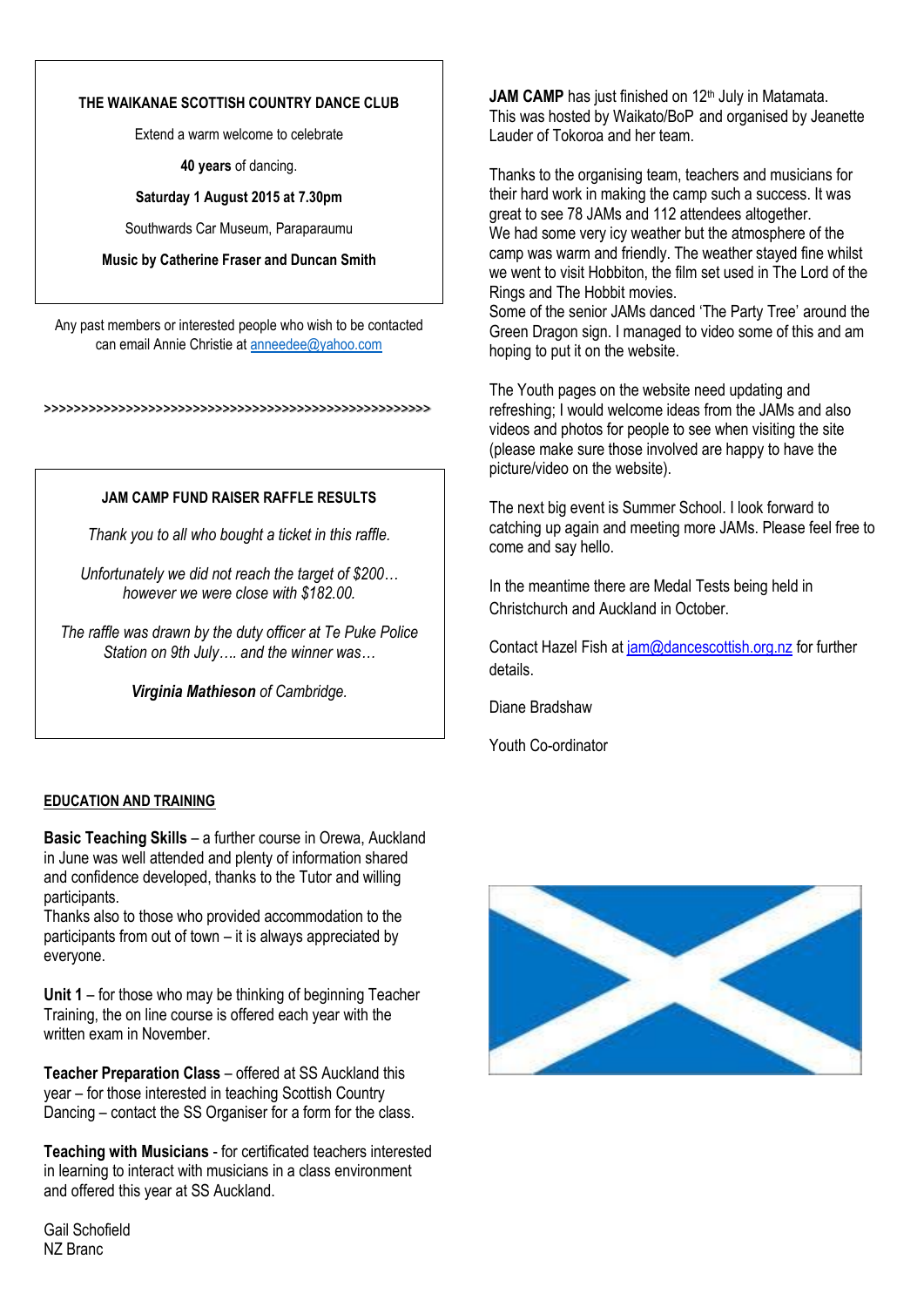### SHOP KEEPERS

**RECORD SHOP** *Dorothy W Wilson* P O Box 612, Blenheim 7240 Ph 03 578 3766 Email: [recordshop@rscdsnzb.org.nz](mailto:recordshop@rscdsnzb.org.nz)



#### **NEW IN STOCK**

**"Carriages at Midnight"** Fiddle and Piano music by Chris Duncan and Catherine Strutt incl. "Catch the Wind" and "Anna Holden Strathspey" (6x32 ) plus two Demonstration Tracks. \$28-00 + P&P Contents listed in February 2015 Recordshop Newsletter.

#### **IN THE PIPELINE:**

Release date late July: **"Music for Book 49"** recorded by Jim Lindsay & his S D Band – an initial order has already been placed with HQ which will cater for all orders already placed with the Recordshop. Further orders being taken for September delivery.

#### **RECORDSHOP CLOSURE:**

It will soon be time for Stocktaking, Annual Balance etc. Please note, the Recordshop will close to orders on 4 August. Orders received after that date may not be processed until 1st September.

Recordshop Gift Vouchers are always available – minimum value \$30

Do you receive or are you able to view the Branch Recordshop Newsletter? This is the most up to date way of knowing the latest situation with regard to CDs. This newsletter goes out to all clubs and regions in the hope that it is circulated to members and displayed on Club Notice Boards. If any member would like to receive this Newsletter mailed direct please send me your email address and I will be happy to add your name to the list.

# *BOOKSHOP BITZ*

*Sue Pearson* C/- 21 Stafford Street, Wanganui 4501 NZ Branch website Email [bookshop@dancescottish.org.nz](mailto:bookshop@dancescottish.org.nz)

**Book 49** will be released by Headquarters later this year. I expect to receive a supply by September and am happy to take orders if you would like to be among the first to get a copy of the new book.

#### **Recent arrivals**

- $\triangleright$  Book 48
- Eeaflet Dances 1964-1998, in A5 format
- Dances to Song Tunes by Hugh Foss
- $\triangleright$  RSCDS Edinburgh Branch 90<sup>th</sup> Anniversary book
- Graded Book 3
- MacNab Dances combined Vols 1&2
- The Imperial Book Vols 1-3
- Unit 2 Teaching Certificate Dances
- $\triangleright$  New Manual of Scottish Country Dancing



## GLENDARROCH CLUB DANCE

**Saturday, 26 September 2015**

**5.30 p.m.**

**Wanganui Intermediate School Hall Dublin Street, Wanganui**

# St Andrew's Ball

Blenheim Scottish Country Dance Club – hosting this year's St Andrew's Ball for the **Nelson-Marlborough Region**

. To be held in Blenheim on Saturday 28<sup>th</sup> November with Live music.

Watch out for details in the next edition of Kiwi News.



# **Wild heather**

vibrant and expressive music for Scottish Country dance schools and formal events

# $\omega$ ild beather

**Sharlene Penman - piano** Anne-Marie Forsyth - viola / fiddle Lynne Scott - fiddle / piano **Mary McDonald - fiddle** 

A professional band with international stage and class playing experience, and in-depth dancing knowledge.

Contact

sharlene@wildheather.co.nz Ivnne@wildheather.co.nz

09 817 4561 04 565 0164

www.wildheather.co.nz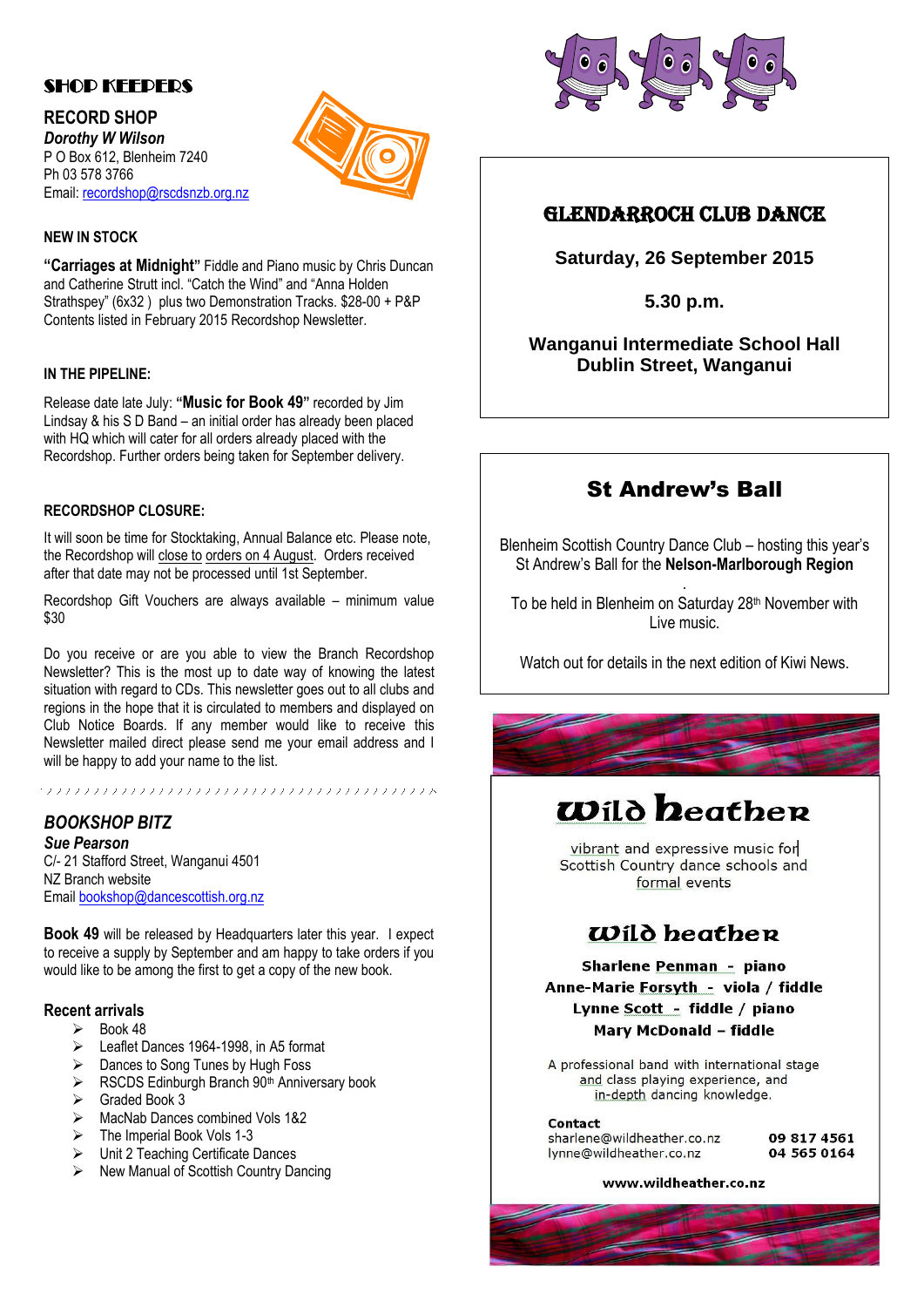

The RSCDS New Zealand Branch Inc. extends a warm invitation for all dancers to attend the Summer School to be held from Dec 28th 2015 to Jan 5th 2016 in the Mount Wellington/Panmure area in Auckland.

Auckland, often referred to as the City of Sails contains more than 50 volcanoes spread across the isthmus.

Auckland is known for the Sky Tower, Rangitoto, the Harbour Bridge, and One Tree Hill as well as its harbour which is well used by the multitude of yachts and other boats that call Auckland home.

Mount Wellington is named after Maungarei/Mt Wellington, a 135 metre volcanic peak that dominates the sky line and was used as a pā by local Māori.



Residents will be accommodated and fed at the 4 star Waipuna Hotel and Conference centre off Waipuna Road, Mount Wellington.

The Hotel features a swimming pool and spa, gymnasium, bar, café as well as a variety of conference rooms we will be using for shops, offices and meals during the Summer School.

All venues are situated within 5 kms of the Hotel. Some are within easy walking distance and the others will be serviced by a bus leaving the hotel in the morning and returning at lunchtime for residents. All venues have wooden floors and most offer air-conditioning or have been designed to stay cool.

Classes are offered at most levels and include: Junior and Senior JAMs, Elementary, Intermediate, Advanced, Very Advanced, Advanced Low Impact, Teachers and Musicians, Teachers Preparation and the Musicians' Course.

"Reel of Seven" are a group of friends based in California who love to play music together. With 8 members attending Summer School, attendees will enjoy this "fiddle power" band with an exceptionally rich and diverse balance provided by cello, piano, recorder, and percussion.

http://summerschool.dancescottish.org.nz

Organiser: Duncan Laidlaw

duncan.laidlaw@dancescottish.org.nz

Phone: +64 21 245 1468 or 0800 023 862 (NZ Only)

> P.O Box 34799 **Birkenhead** Auckland 0726 New Zealand

Branch Secretary: secretary@dancescottish.org.nz